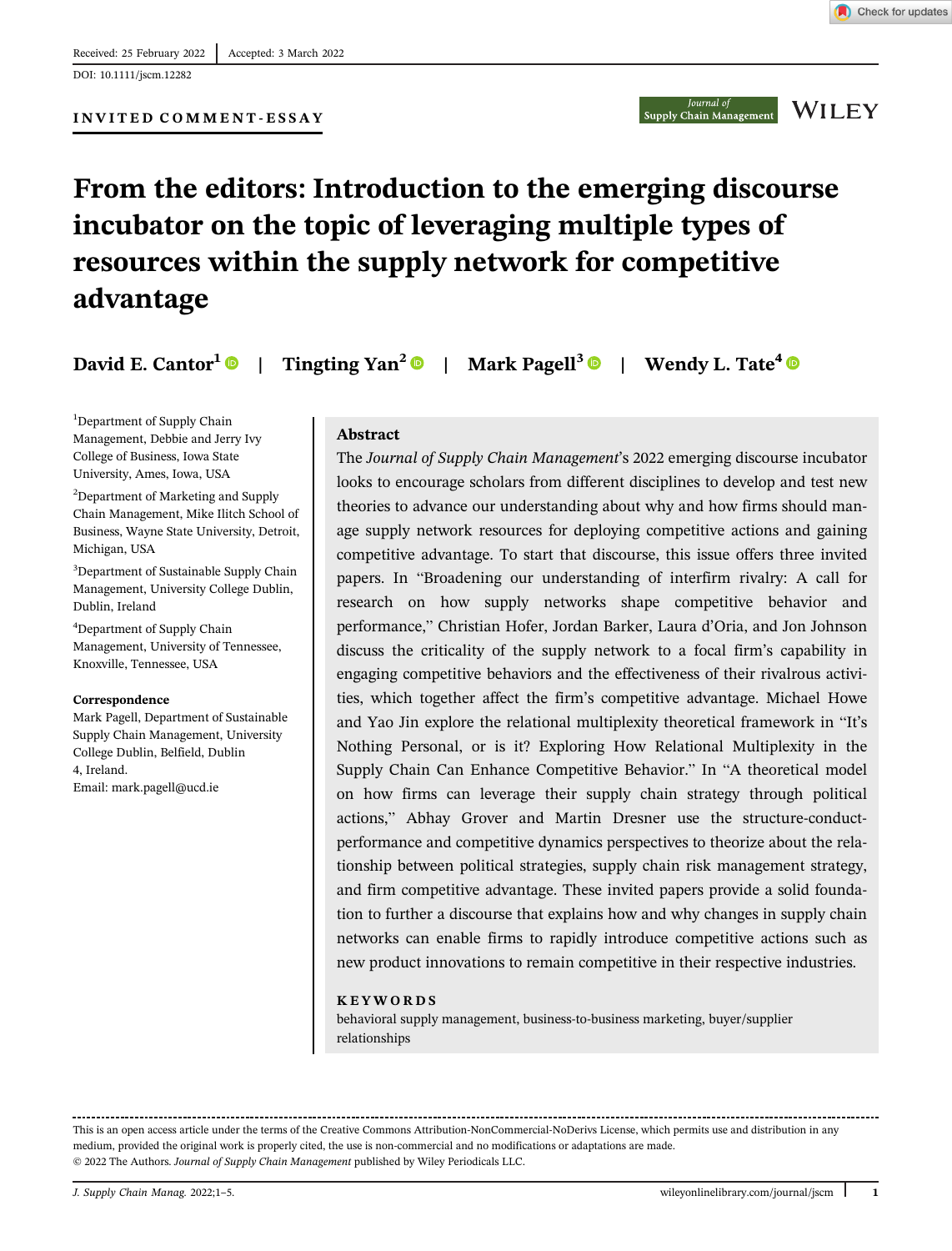# INTRODUCTION

The purpose of the Journal of Supply Chain Management's fifth emerging discourse incubator (EDI) is to encourage scholars from different disciplines to study how the firm can leverage resources in the supply network for competitive advantage. Examples of resources that a firm could leverage in a supply network include supplier capabilities, human capital, legal resources, political resources, and information technology capabilities. Some firms have developed the unique capability to capitalize on these resources to help take competitive actions against rival firms (Ferrier et al., 1999). Firms undertake competitive actions to maintain or improve their market share in their industry because rival firms are constantly looking for opportunities to take their customers (Chen et al., 2021).

While the strategy, organizational behavior, and supply chain communities clearly recognize the important role of the supply chain in enhancing a firm's performance, it is not well understood how a firm could leverage supply network resources to better compete (e.g., Dai et al., 2015; Gnyawali et al., 2006; Hofer et al., 2012, 2022). The competitive dynamics literature has largely neglected the study of supply network resources as a potential source of competitive advantage (Chen et al., 2021), and we lack an understanding on how unequal access to external resources provides some firms with a competitive advantage (Andrevski and Ferrier (2019). In sum, there is a need for more knowledge about how supply network characteristics, internal structure and processes, and the public policy environment could influence a focal firm's competitive behavior and competitive advantage. To begin this discourse, supply chain, strategy, and organizational behavior scholars were invited to share their perspective on how supply network resources could impact the firm's ability to engage in competitive behavior with rival firms (Grover & Dresner, 2022; Hofer et al., 2022; Howe & Jin, 2022). As an example, Grover and Dresner (2022) theorize on the role of proactively shaping political and supply chain resources (e.g., lobbying in support of future regulations) to protect the firm's supply chain investments for competitive advantage purposes. Each of these teams of scholars provides a valuable roadmap for future research in this domain.

This EDI will consider submissions that can theoretically explain how firms are able to effectively manage supply network resources and stakeholders for competitive advantage purposes (Dyer et al., 2018; Gnyawali et al., 2006; Hillman et al., 2009; Pfeffer & Salancik, 2003). A firm's ability to leverage potentially scarce resources from its supply network is influenced by shifts in the skills of the workforce, technological advancements, and political forces. The critical importance of leveraging these resources for creating and sustaining competitive advantage is well recognized. However, many firms are unable to successfully navigate shifts in resources to achieve competitive advantage because critical resources often reside outside of the firm's control even though they are viewed as critical enablers of a firm's competitive behavior (Chen et al., 2021; Chen & Miller, 2012).

The Journal of Supply Chain Management supports an interdisciplinary perspective to study why and how a firm should leverage supply network resources to create competitive advantage for several reasons. First, the relationship between supply network resources and competitive action is contingent on the effective management of workers, situational constraints, and the overall control of internal and external resources (e.g., Ajamieh et al., 2016; Andrevski & Ferrier, 2019). Thus, interdisciplinary research is needed to explain how firms should attend to these situational factors. Second, closely coupled functions within organizations often interact in influencing the speed and repertoire of a firm's competitive actions. Thus, an interdisciplinary approach could provide a deeper understanding on how the firm can mobilize these intertwined resources to gain competitive advantage.

The Journal of Supply Chain Management places a premium on theoretical contributions and hence strongly supports the consideration of any appropriate theoretical lens to investigate the topic of this EDI (e.g., Elking et al., 2017; Flynn et al., 2020; Williamson, 2008). Because this EDI is interested in research on how the firm's competitive action repertoire (e.g., pricing actions, new product developments, and related types of actions) leverages supply network resources and the creation of competitive advantage, one possibility is the competitive dynamics perspective (Chen et al., 2021; Chen & Miller, 2012; Gnyawali et al., 2006). The competitive dynamics perspective has not received much attention from supply chain scholars even though this is a prominent subfield in strategy (Chen et al., 2021; Grimm & Smith, 1997) and is the dominant theory used by the authors of the invited papers that introduce this EDI (Grover & Dresner, 2022; Hofer et al., 2022; Howe & Jin, 2022).

## BRIEF BACKGROUND ON COMPETITIVE DYNAMICS AND FEATURED ARTICLES

Briefly, the competitive dynamics literature recognizes that many markets are in disequilibrium and that competitive actions are the key to competitive advantage. The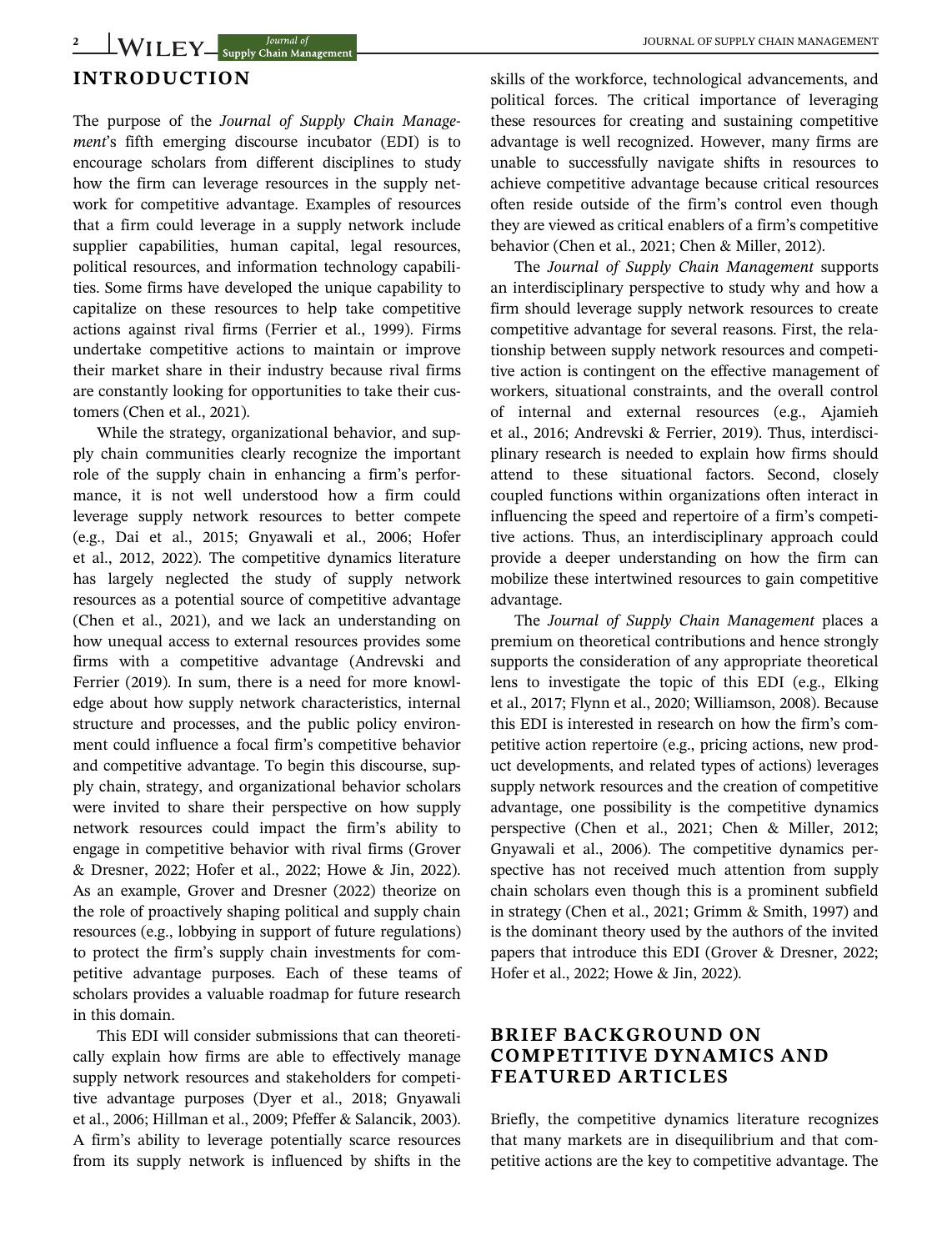EDI 5  $J_{\text{0urnal of}}$   $J_{\text{0urnal of}}$   $\blacksquare$   $\blacksquare$   $\blacksquare$   $\blacksquare$   $\blacksquare$   $\blacksquare$   $\blacksquare$   $\blacksquare$   $\blacksquare$   $\blacksquare$   $\blacksquare$   $\blacksquare$   $\blacksquare$   $\blacksquare$   $\blacksquare$   $\blacksquare$   $\blacksquare$   $\blacksquare$   $\blacksquare$   $\blacksquare$   $\blacksquare$   $\blacksquare$   $\blacksquare$   $\blacksquare$   $\blacksquare$   $\blacksquare$   $\blacksquare$ 

competitive dynamics process involves a rival firm's awareness of their competitor's actions, the motivation to react (e.g., fear of losing market share), the capability to respond (e.g., supply chain resources), and often the subsequent engagement in a competitive countermove (Chen et al., 2007; Hofer et al., 2022). Because it is critical that firms maintain their advantage in the marketplace, this EDI is interested in understanding how supply network resources can enable the firm to take a variety of competitive actions for creating competitive advantage. For supply chain scholars who desire a more detailed description of the competitive dynamics perspective, please refer to Chen et al. (2021). Next, the three invited papers that introduce this topic are briefly described.

# SUPPLY NETWORK RESOURCES

The first invited article is by Hofer et al. (2022). They discuss the criticality of the supply network to a focal firm's capability in engaging competitive behaviors and the effectiveness of their rivalrous activities, which together affect the firm's competitive advantage. Their article helps to motivate future research that looks into the role of a supply network in shaping competitive dynamics and suggests several pathways for future research to advance our understanding of a supply network's influence on competitive dynamics. These pathways reflect three influences: (1) the influence of supply network partners on a focal firm's performance, (2) the influence of supply network resources on the competitive behaviors of a focal firm or a rival firm through affecting the awareness, motivation or capability of the affected firm, and (3) the moderating influence of supply network resources on the effectiveness of competitive behaviors adopted by either the focal firm or rival firms.

For example, scholars could further investigate how a firm with limited internal resources could leverage supply chain resources to experiment with, test, and implement new supply network structures to support the firm's engagement in competitive moves and countermoves (Chae et al., 2020; Hofer et al., 2022). Hofer et al. (2022) concluded their paper with some methodological challenges and ideas about how to overcome these challenges.

## HUMAN RESOURCES IN A SUPPLY NETWORK

The next invited article by Howe and Jin (2022) explores the relational multiplexity theoretical framework (e.g., Shipilov et al., 2014). Howe and Jin (2022) discuss

how the management of multiplex interpersonal relationships (relationships with both a formal work component and an informal interpersonal component) among boundary-spanning supply chain management professionals is another key to a firm's ability to take competitive actions. It is ultimately the firm's employees that make resource acquisition and exploitation decisions that affect the firm's competitive behaviors and performance. Howe and Jin (2022) encourage the investigation of the role of boundary-spanning behavior both within a firm and across supply networks for competitive action purposes.

Howe and Jin (2022) offer several suggestions for future research at the nexus of relational multiplexity and competitive dynamics. For instance, scholars could explore how a supply chain professional's personality traits, professional and social experiences, and the situational environment influence their ability to leverage supply network resources for competitive advantage purposes (e.g., Meyer & Herscovitch, 2001; Tett & Burnett, 2003; Tett & Guterman, 2000).

## POLITICAL RESOURCES IN A SUPPLY NETWORK

The third invited article is by Grover and Dresner (2022). They use the structure-conduct-performance (SCP) and competitive dynamics perspectives to theorize about the relationship between political strategies, supply chain risk management strategy, and firm competitive advantage. They extended Oliver and Holzinger's (2008) typology of political strategies and suggest that beyond influencing or complying with the political environment, firms may choose to moderate the political environment or stay neutral. Specifically, they developed an integrated model to explore the relationship between political actions that leverage political and supply network resources, and supply chain strategy. They then develop a series of propositions outlining how political actions can facilitate supply chain risk management strategies that protect or enhance supply network resources and hence competitive advantage.

The Journal of Supply Chain Management's view on the need for research at the interface of supply chain management and public policy remains steadfast (e.g., Dobrzykowski, 2019; Fugate et al., 2019; Harland et al., 2019). We concur with authors such as Grover and Dresner (2022) and Darby et al. (2020) that additional research is needed to explore how public policy at the national, regional, and local levels creates risks and opportunities for a firm's supply chain. For instance, future research could examine how the alignment of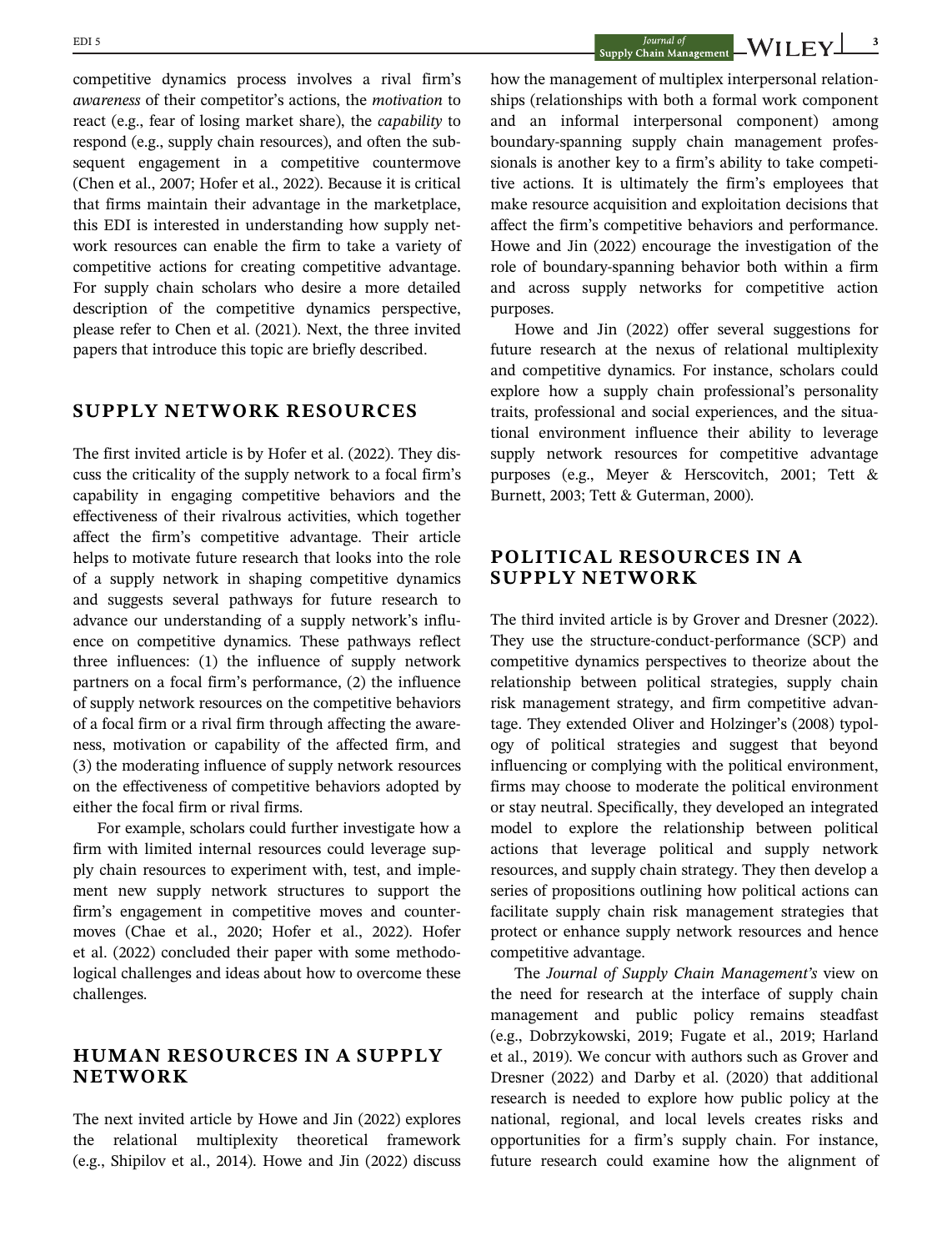global, national, and local public policies impacts the firm's competitive behavior (e.g., Gundlach et al., 2019; Hasan et al., 2020; Tokar & Swink, 2019).

## SUMMARY AND DISCUSSION OF FUTURE RESEARCH OPPORTUNITIES

The motivation of the Journal of Supply Chain Management's fifth EDI is to encourage scholars from different disciplines to develop and test new theories to advance our understanding about why and how firms should manage supply network resources for deploying competitive actions and gaining competitive advantage. The invited papers provide guidance for identifying future research topics, methods, and potential data sources. In addition, we encourage submissions with a strong theoretical grounding and alignment with the theme of this EDI to pursue topics beyond those suggested by the invited papers.

A diversity of research methods are also encouraged for this EDI. For instance, prior competitive dynamics research has used structured content analysis of news articles to operationalize competitive actions (e.g., Ndofor et al., 2011). This approach may prove to be a good starting point in future research. Scholars should also explore recent developments including the use of RavenPack News Analytics (e.g., Connelly et al., 2019; Shi et al., 2018). There are also multiple options on how to document and analyze the relationships of different actors in the supply chain network as described by Deng et al. (2022), Gualandris et al. (2021), Modi and Cantor (2021), and Wilhelm and Sydow (2018). Likewise, we also encourage scholars to consider other research methodologies such as experiments to study how individual- and team-level relationships manifest in competitive actions and behavior. Finally, qualitative, theorybuilding research that develops new theories to help us understand causal mechanisms between supply network resources and firm competitive dynamics is especially welcome.

As leaders in the academy, we are well positioned to explain how and why changes in supply chain networks can enable firms to rapidly introduce competitive actions such as new product innovations to remain competitive in their respective industries. The invited papers for this EDI provide a solid foundation to further such a discourse.

#### ORCID

David E. Cantor  $\blacksquare$  <https://orcid.org/0000-0002-4669-8278> Tingting Yan D<https://orcid.org/0000-0003-4524-3922>

Mark Pagell <sup>1</sup> <https://orcid.org/0000-0001-7053-6917> Wendy L. Tate <https://orcid.org/0000-0002-6700-3404>

#### **REFERENCES**

- Ajamieh, A., Benitez, J., Braojos, J., & Gelhard, C. (2016). IT infrastructure and competitive aggressiveness in explaining and predicting performance. Journal of Business Research, 69(10), 4667–4674.<https://doi.org/10.1016/j.jbusres.2016.03.056>
- Andrevski, G., & Ferrier, W. J. (2019). Does it pay to compete aggressively? Contingent roles of internal and external resources. Journal of Management, 45(2), 620–644. [https://doi.](https://doi.org/10.1177/0149206316673718) [org/10.1177/0149206316673718](https://doi.org/10.1177/0149206316673718)
- Chae, S., Yan, T., & Yang, Y. (2020). Supplier innovation value from a buyer–supplier structural equivalence view: Evidence from the PACE awards in the automotive industry. Journal of Operations Management, 66(7–8), 820–838. [https://doi.org/10.1002/](https://doi.org/10.1002/joom.1063) [joom.1063](https://doi.org/10.1002/joom.1063)
- Chen, M. J., Michel, J. G., & Lin, W. (2021). Worlds apart? Connecting competitive dynamics and the resource-based view of the firm. Journal of Management, 47(7), 1820–1840. [https://](https://doi.org/10.1177/01492063211000422) [doi.org/10.1177/01492063211000422](https://doi.org/10.1177/01492063211000422)
- Chen, M. J., & Miller, D. (2012). Competitive dynamics: Themes, trends, and a prospective research platform. Academy of Management Annals, 6(1), 135–210. [https://doi.org/10.5465/](https://doi.org/10.5465/19416520.2012.660762) [19416520.2012.660762](https://doi.org/10.5465/19416520.2012.660762)
- Chen, M. J., Su, K. H., & Tsai, W. (2007). Competitive tension: The awareness-motivation-capability perspective. Academy of Management Journal, 50(1), 101–118. [https://doi.org/10.5465/amj.](https://doi.org/10.5465/amj.2007.24162081) [2007.24162081](https://doi.org/10.5465/amj.2007.24162081)
- Connelly, B. L., Lee, K. B., Tihanyi, L., Certo, S. T., & Johnson, J. L. (2019). Something in common: Competitive dissimilarity and performance of rivals with common shareholders. Academy of Management Journal, 62(1), 1–21. [https://doi.org/10.5465/amj.](https://doi.org/10.5465/amj.2017.0515) [2017.0515](https://doi.org/10.5465/amj.2017.0515)
- Dai, J., Cantor, D. E., & Montabon, F. L. (2015). How environmental management competitive pressure affects a focal firm's environmental innovation activities: A green supply chain perspective. Journal of Business Logistics, 36(3), 242–259. [https://](https://doi.org/10.1111/jbl.12094) [doi.org/10.1111/jbl.12094](https://doi.org/10.1111/jbl.12094)
- Darby, J. L., Ketchen, D. J., Williams, B. D., & and Tokar, T. (2020). The implications of firm-specific policy risk, policy uncertainty, and industry factors for inventory: A resource dependence perspective. Journal of Supply Chain Management, 56(4), 3–24.<https://doi.org/10.1111/jscm.12229>
- Deng, C., Yan, T., Mao, J., & Yin, S. (2022). Thinking alike or not: Performance implications of transactional psychological contract congruence in buyer–supplier new product development projects. Journal of Operations Management, 68(1), 4–32. <https://doi.org/10.1002/joom.1163>
- Dobrzykowski, D. (2019). Understanding the downstream healthcare supply chain: Unpacking regulatory and industry characteristics. Journal of Supply Chain Management, 55(2), 26–46.<https://doi.org/10.1111/jscm.12195>
- Dyer, J. H., Singh, H., & Hesterly, W. S. (2018). The relational view revisited: A dynamic perspective on value creation and value capture. Strategic Management Journal, 39(12), 3140–3162. <https://doi.org/10.1002/smj.2785>
- Elking, I., Paraskevas, J. P., Grimm, C., Corsi, T., & Steven, A. (2017). Financial dependence, lean inventory strategy, and